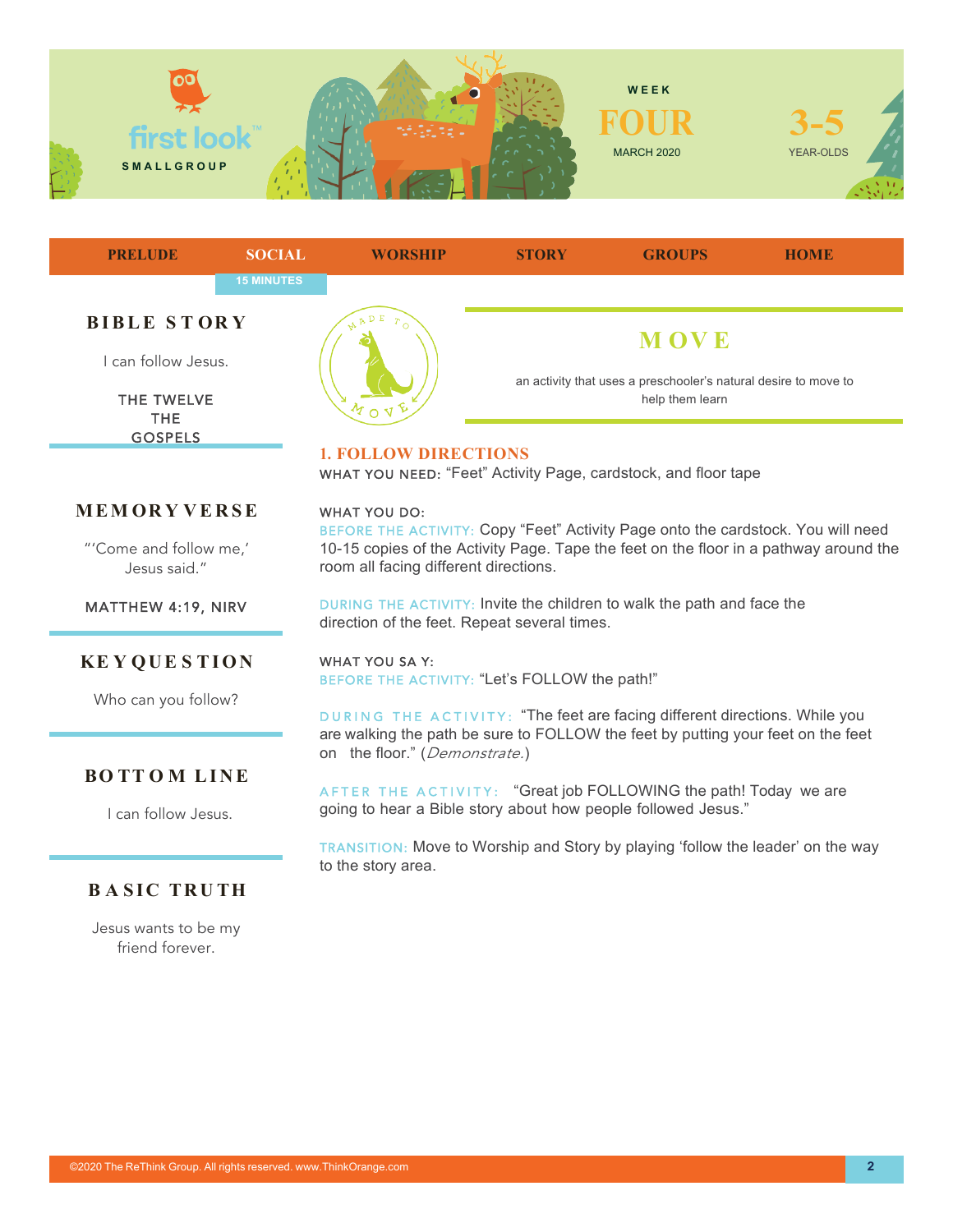



## **MEM OR Y VERSE**

"'Come and follow me,' Jesus said."

MATTHEW 4:19, NIRV

## **KE Y QUE S TION**

Who can you follow?

DURING THE ACTIVITY: Give each child a frame, and help the children decorate the frames with the markers and stickers. Help the children tape their frame to the top of a craft stick.

AFTER THE ACTIVITY: Send the frame home with the child along with the Activity Page "Framed Note."

#### WHAT YOU SA Y:

aside.

BEFORE THE ACTIVITY: "We have been following Jesus all month long. You can always follow Jesus! We are going to make a picture of Jesus that you can take home and you and your family can follow Jesus at home!" (Do activity.)

AFTER THE ACTIVITY: "Perfect! Now you can follow Jesus ALL THE TIME! **Who can you follow?** *[Bottom Line]* **I can follow Jesus!"**

## **BO TT O M LINE**

I can follow Jesus.

# **BASIC TRUTH**

Jesus wants to be my friend forever.